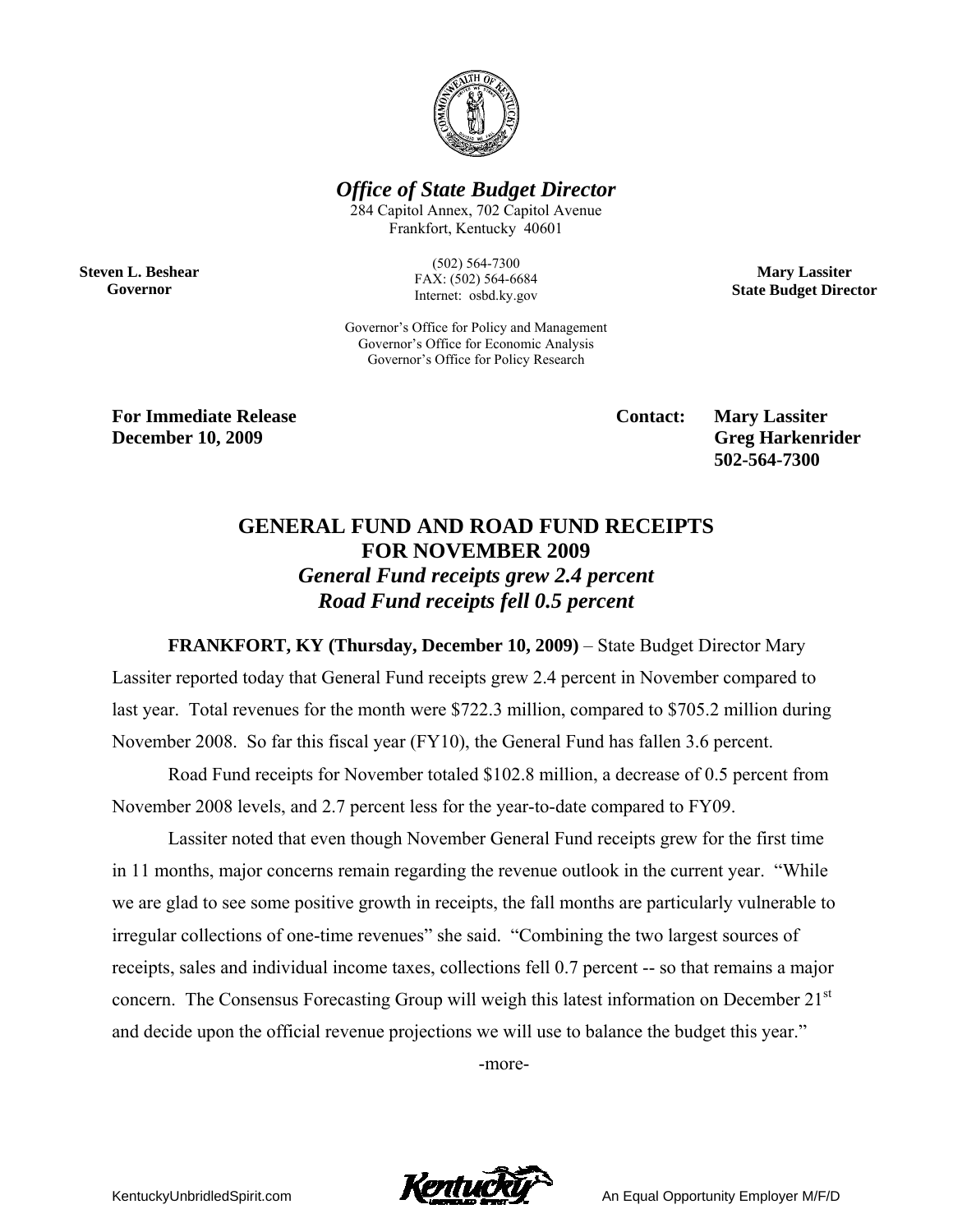The current official General Fund revenue estimate for FY10 calls for revenue to fall 1.5 percent compared to FY09 actual receipts. Based on November's results, General Fund revenues can fall 0.1 percent for the remainder of the fiscal year and still meet the official estimate. Among the major accounts:

- Individual income tax receipts declined 3.5 percent due to lower withholding and declaration payments, and are down 6.9 percent for the year.
- Sales tax revenues grew 2.7 percent, partially attributable to timing irregularities, but are down 5.1 percent year-to-date.
- Corporation income tax receipts increased \$7.1 million, but have declined 37.1 percent for the year.
- Cigarette tax revenues grew 83.1 percent due to increased tax rates and are up 74.2 percent for the year.
- Property tax receipts grew 5.6 percent in November, but just 0.5 percent for the year.
- Coal severance tax revenues fell 21.8 percent in continuance of the recent trend of lower coal prices, and are down 12.1 percent year-to-date.
- Lottery revenues remained flat in November and are up 2.0 percent for the year.

The Road Fund declined slightly in November, falling 0.5 percent with revenues of \$102.8 million. The official Road Fund revenue estimate calls for a 4.3 percent reduction in receipts for the entire fiscal year (FY10). Based on year-to-date collections, revenues can fall 5.5 percent for the remainder of the fiscal year to meet the estimate.

Lassiter said, "November motor vehicle usage tax receipts were refreshingly strong, growing nearly 23.0 percent. We are glad to see that consumers are beginning to purchase more vehicles; it's a positive sign." The strong showing in the motor vehicle usage tax account is partially attributable to the trade-in allowance that was passed in HB3 during the 2009 Special Session. Kentucky vehicle purchasers have now saved over \$5.0 million in taxes due to this credit, which has helped rejuvenate a very sluggish market for car sales in Kentucky. Among the accounts:

- Motor fuels collections grew 0.3 percent and are up 1.8 percent for the year.
- Motor vehicle usage collections increased 22.7 percent, but still are 5.1 percent less than last year at this time.
- License and privilege tax receipts fell 15.8 percent and are down 8.1 percent for the year.
- Nontax receipts fell 56.5 percent or \$1.5 million and are down 31.0 percent yearto-date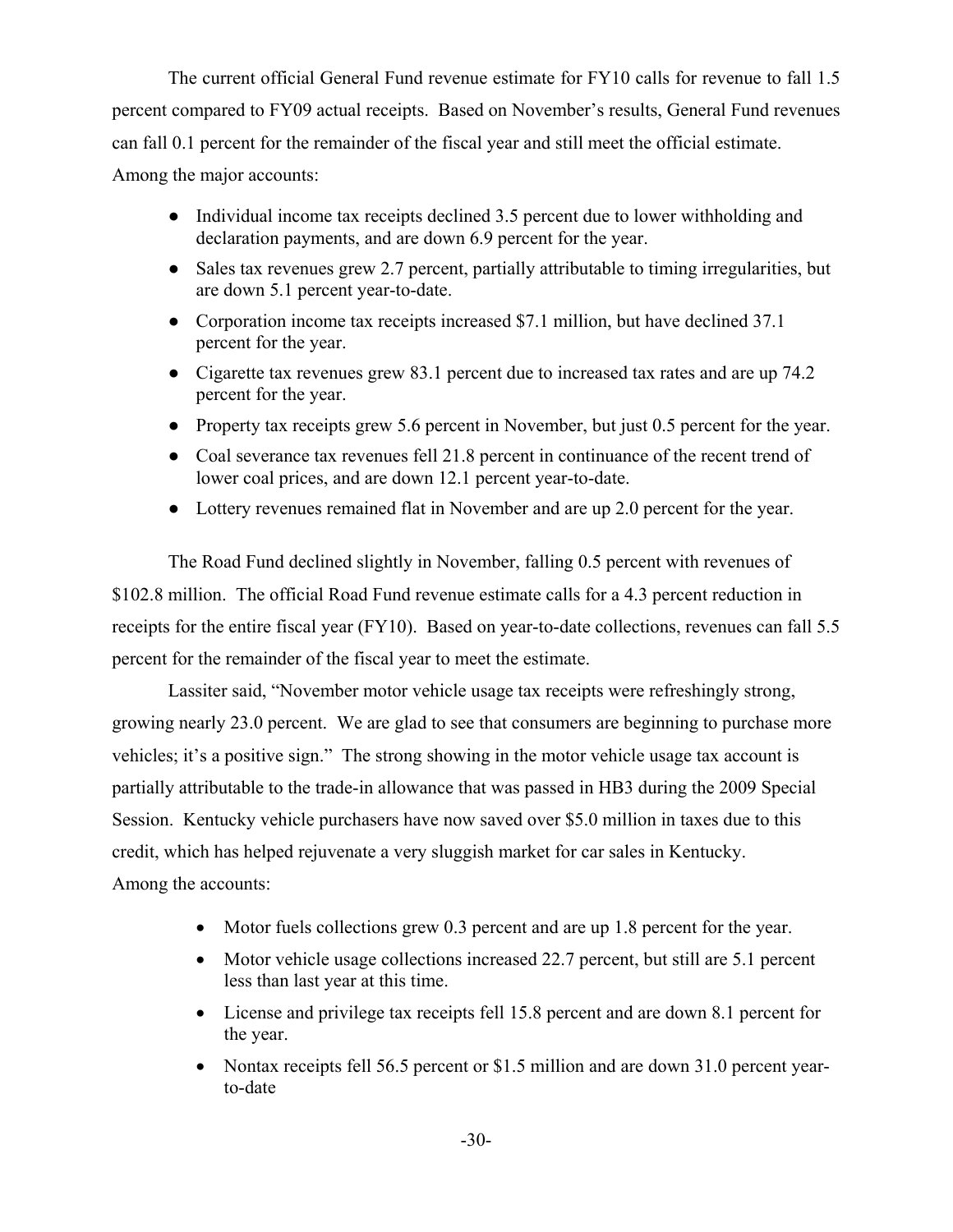## **KENTUCKY STATE GOVERNMENT REVENUE 1. GENERAL FUND REVENUE**

|                                                         |                     | <b>NOVEMBER</b>      |                     | <b>JULY THROUGH NOVEMBER</b> |                       |                    |
|---------------------------------------------------------|---------------------|----------------------|---------------------|------------------------------|-----------------------|--------------------|
|                                                         | 2009                | 2008                 | % Change            | FY 2010                      | FY 2009               | % Change           |
| <b>TOTAL GENERAL FUND</b>                               | \$722,346,360       | \$705,151,690        | 2.4%                | \$3,343,173,312              | \$3,469,698,945       | $-3.6%$            |
| <b>Tax Receipts</b>                                     | \$683,273,465       | \$674,701,533        | 1.3%                | \$3,205,524,596              | \$3,353,595,020       | $-4.4%$            |
| Sales and Gross Receipts                                | \$260,667,307       | \$245,437,008        | 6.2%                | \$1,401,904,772              | \$1,408,394,113       | $-0.5%$            |
| <b>Beer Consumption</b>                                 | 1,195,082           | 574,869              | 107.9%              | 3,477,895                    | 2,925,334             | 18.9%              |
| Beer Wholesale                                          | 3,162,011           | 4,375,292            | $-27.7%$            | 22,374,174                   | 23,544,095            | $-5.0%$            |
| Cigarette                                               | 21,699,034          | 11,852,572           | 83.1%               | 118,321,909                  | 67,929,120            | 74.2%              |
| <b>Distilled Spirits Case Sales</b>                     | 9,461               | 9,697                | $-2.4%$             | 45,384                       | 46,117                | $-1.6%$            |
| <b>Distilled Spirits Consumption</b>                    | 929,879             | 949,291              | $-2.0%$             | 4,497,039                    | 4,547,891             | $-1.1%$            |
| <b>Distilled Spirits Wholesale</b>                      | 2,456,255           | 2,618,300            | $-6.2%$             | 11,441,025                   | 11,646,305            | $-1.8%$            |
| Insurance Premium                                       | 250                 | 114,919              | $-99.8%$            | 40,106,754                   | 40,633,809            | $-1.3%$            |
| Pari-Mutuel                                             | 170,894             | 498,498              | $-65.7%$            | (1,230,356)                  | 1,624,975             | $-175.7%$          |
| Race Track Admission                                    | 23,939              | 0                    | ---                 | 116,922                      | 138,117               | $-15.3%$           |
| Sales and Use                                           | 222,665,100         | 216,880,626          | 2.7%                | 1,158,133,284                | 1,220,820,832         | $-5.1%$            |
| <b>Wine Consumption</b>                                 | 201,852             | 247,678              | $-18.5%$            | 980,370                      | 972,700               | 0.8%               |
| Wine Wholesale                                          | 1,028,432           | 1,186,261            | $-13.3%$            | 4,912,195                    | 5,102,953             | $-3.7%$            |
| <b>Telecommunications Tax</b>                           | 5,286,727           | 5,367,112            | $-1.5%$             | 29,574,262                   | 24,731,408            | 19.6%              |
| <b>Other Tobacco Products</b>                           | 1,809,627           | 761,893              | 137.5%              | 8,981,354                    | 3,730,456             | 140.8%             |
| Floor Stock Tax                                         | 28,765              | 0                    | $\overline{a}$      | 172,560                      | $\Omega$              | $---$              |
| License and Privilege                                   | \$26,695,669        | \$38,134,840         | $-30.0%$            | \$173,682,699                | \$183,457,381         | $-5.3%$            |
| Alc. Bev. License Suspension                            | 39,600              | 45,900               | $-13.7%$            | 136,325                      | 147,300               | $-7.5%$            |
| Coal Severance                                          | 20,328,742          | 25,988,770           | $-21.8%$            | 108,006,512                  | 122,898,374           | $-12.1%$           |
| <b>Corporation License</b>                              | 236,481             | 416,397              | $-43.2%$            | 1,108,185                    | 3,230,746             | $-65.7%$           |
| Corporation Organization                                | 21,920              | 6,655                | 229.4%              | 123,650                      | 34,050                | 263.1%             |
| Occupational Licenses                                   | 14,510              | 16,155               | $-10.2%$            | 69,039                       | 93.126                | $-25.9%$           |
| Oil Production                                          | 490,234             | 676,607              | $-27.5%$            | 2,913,316                    | 5,676,743             | $-48.7%$           |
| Race Track License                                      | 46,175              | 0                    | $\overline{a}$      | 159.200                      | 180,375               | $-11.7%$           |
| <b>Bank Franchise Tax</b>                               | (289, 954)          | 1,329,672            | $\overline{a}$      | (1,073,318)                  | (5,062,838)           | $---$              |
| <b>Driver License Fees</b><br><b>Minerals Severance</b> | 50,858<br>1,484,567 | 58,804<br>1,519,122  | $-13.5%$<br>$-2.3%$ | 257,371<br>6,317,828         | 266,986<br>6,911,166  | $-3.6%$<br>$-8.6%$ |
| <b>Natural Gas Severance</b>                            | 1,663,321           | 5,952,438            | $-72.1%$            | 7,454,774                    | 21,720,746            | $-65.7%$           |
| <b>Limited Liability Entity</b>                         | 2,609,215           | 2,124,320            | 22.8%               | 48,209,816                   | 27,360,607            | 76.2%              |
|                                                         |                     |                      |                     |                              |                       |                    |
| Income                                                  | \$263,628,629       | \$265,918,583        | $-0.9%$             | \$1,388,030,392              | \$1,518,773,405       | $-8.6%$            |
| Corporation                                             | 3,693,511           | (3,403,425)          | $\overline{a}$      | 53,987,321                   | 85,879,189            | $-37.1%$           |
| Individual                                              | 259,935,118         | 269,322,009          | $-3.5%$             | 1,334,043,071                | 1,432,894,215         | $-6.9%$            |
| Property                                                | \$126,055,217       | \$119,377,161        | 5.6%                | \$210,006,026                | \$208,962,859         | 0.5%               |
| Building & Loan Association                             | $\Omega$            | 4,072                | $---$               | 91,143                       | 209.366               | $-56.5\%$          |
| General - Real                                          | 91,446,891          | 81,691,989           | 11.9%               | 91,544,596                   | 83,083,398            | 10.2%              |
| General - Tangible                                      | 29,272,402          | 35,465,196           | $-17.5%$            | 68,470,513                   | 82,780,595            | $-17.3%$           |
| Omitted & Delinquent<br><b>Public Service</b>           | (4, 118, 087)       | (1,210,261)          | $---$<br>175.8%     | 10,933,877                   | 9,996,486             | 9.4%<br>18.5%      |
| Other                                                   | 9,454,009<br>2      | 3,427,248<br>(1,084) | $---$               | 38,274,943<br>690,953        | 32,309,390<br>583,624 | 18.4%              |
|                                                         |                     |                      |                     |                              |                       |                    |
| Inheritance                                             | \$3,125,145         | \$2,441,259          | 28.0%               | \$17,444,992                 | \$18,087,245          | $-3.6%$            |
| Miscellaneous                                           | \$3,101,497         | \$3,392,682          | $-8.6%$             | \$14,455,716                 | \$15,920,018          | $-9.2%$            |
| <b>Legal Process</b>                                    | 1,901,355           | 2,252,559            | $-15.6%$            | 9,721,269                    | 10,458,959            | $-7.1%$            |
| T. V. A. In Lieu Payments                               | 1,200,142           | 1,139,910            | 5.3%                | 4,733,954                    | 5,453,222             | $-13.2%$           |
| Other                                                   | 0                   | 214                  | $-100.0%$           | 493                          | 7,837                 | $-93.7%$           |
| <b>Nontax Receipts</b>                                  | \$38,713,981        | \$29,476,418         | 31.3%               | \$136,295,149                | \$115,497,389         | 18.0%              |
| <b>Departmental Fees</b>                                | 1,306,210           | 3,084,842            | $-57.7%$            | 10,006,248                   | 11,177,876            | $-10.5%$           |
| <b>PSC Assessment Fee</b>                               | 6,962               | (167)                |                     | 8,222,714                    | 9,351,239             | $-12.1%$           |
| Fines & Forfeitures                                     | 2,433,738           | 2,333,981            | 4.3%                | 13,077,928                   | 12,242,759            | 6.8%               |
| Interest on Investments                                 | 82,085              | 341,123              | $-75.9%$            | 360,678                      | 1,846,625             | $-80.5%$           |
| Lottery                                                 | 16,500,000          | 16,500,000           | 0.0%                | 76,500,000                   | 75,000,000            | 2.0%               |
| Sale of NO <sub>x</sub> Credits                         | 0                   | 0                    | ---                 | 601,430                      | 0                     |                    |
| Miscellaneous                                           | 18,384,985          | 7,216,638            | 154.8%              | 27,526,152                   | 5,878,890             | 368.2%             |
| Redeposit of State Funds                                | \$358,914           | \$973,739            | $-63.1%$            | \$1,353,567                  | \$606,536             | 123.2%             |